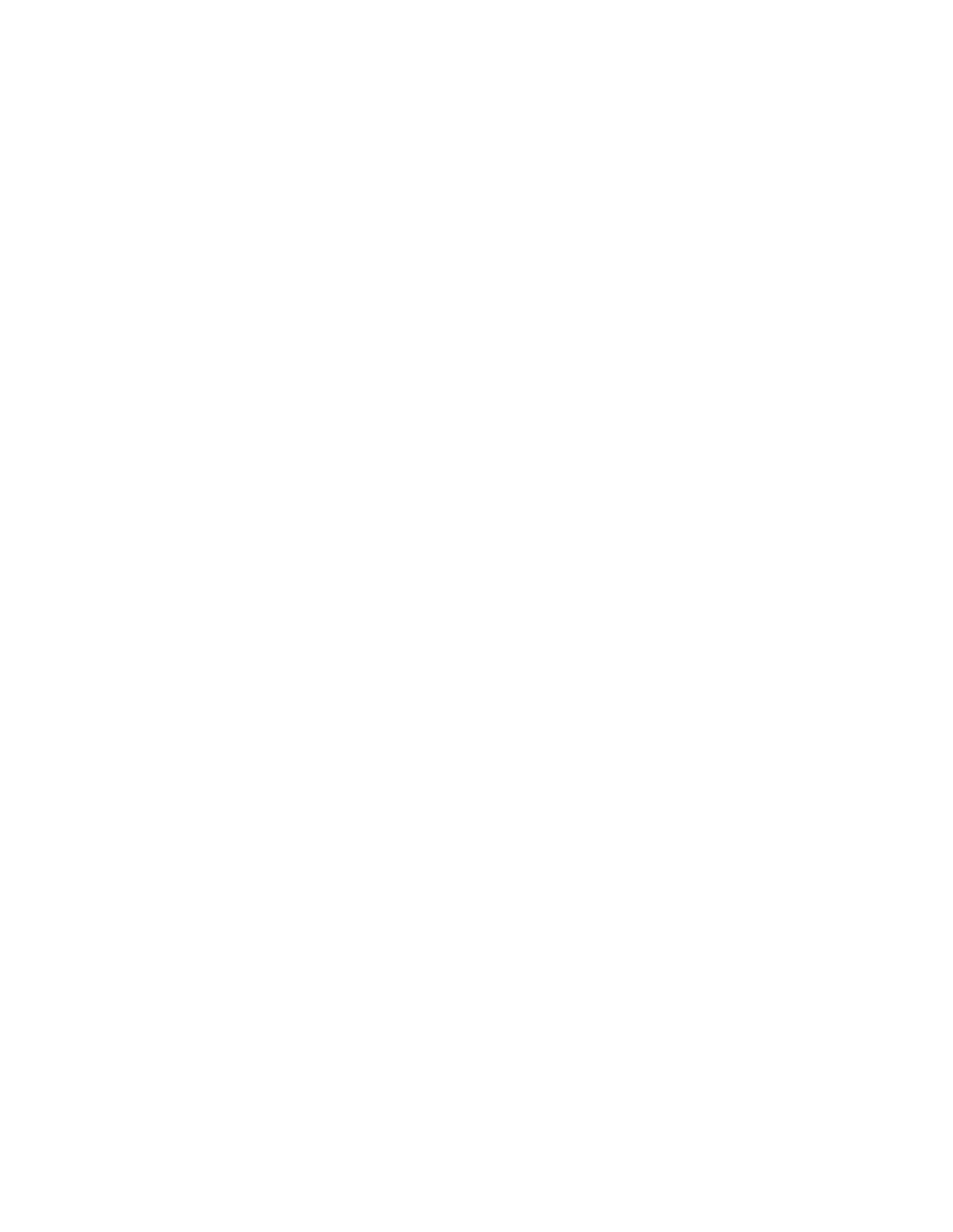### <span id="page-2-0"></span>**Table of Contents**

| "Selling what they ought to give": Selling Sex and Valuing the Body in The London Jilt32 |
|------------------------------------------------------------------------------------------|
| "The Custome of Sinning taketh away the Sense of Shame": Shame and the Bawd97            |
|                                                                                          |
| "Affecting glory from vices": Negotiating Shame in Prostitution Texts. 98                |
|                                                                                          |
| "My own Base Sex seduc'd me first to Sin": The Role of the Bawd136                       |
| "Lead[ing] 'em by the Nose into publick Shame and Derision": Pox and Plastic Surgery in  |
|                                                                                          |
|                                                                                          |
|                                                                                          |
|                                                                                          |
|                                                                                          |
|                                                                                          |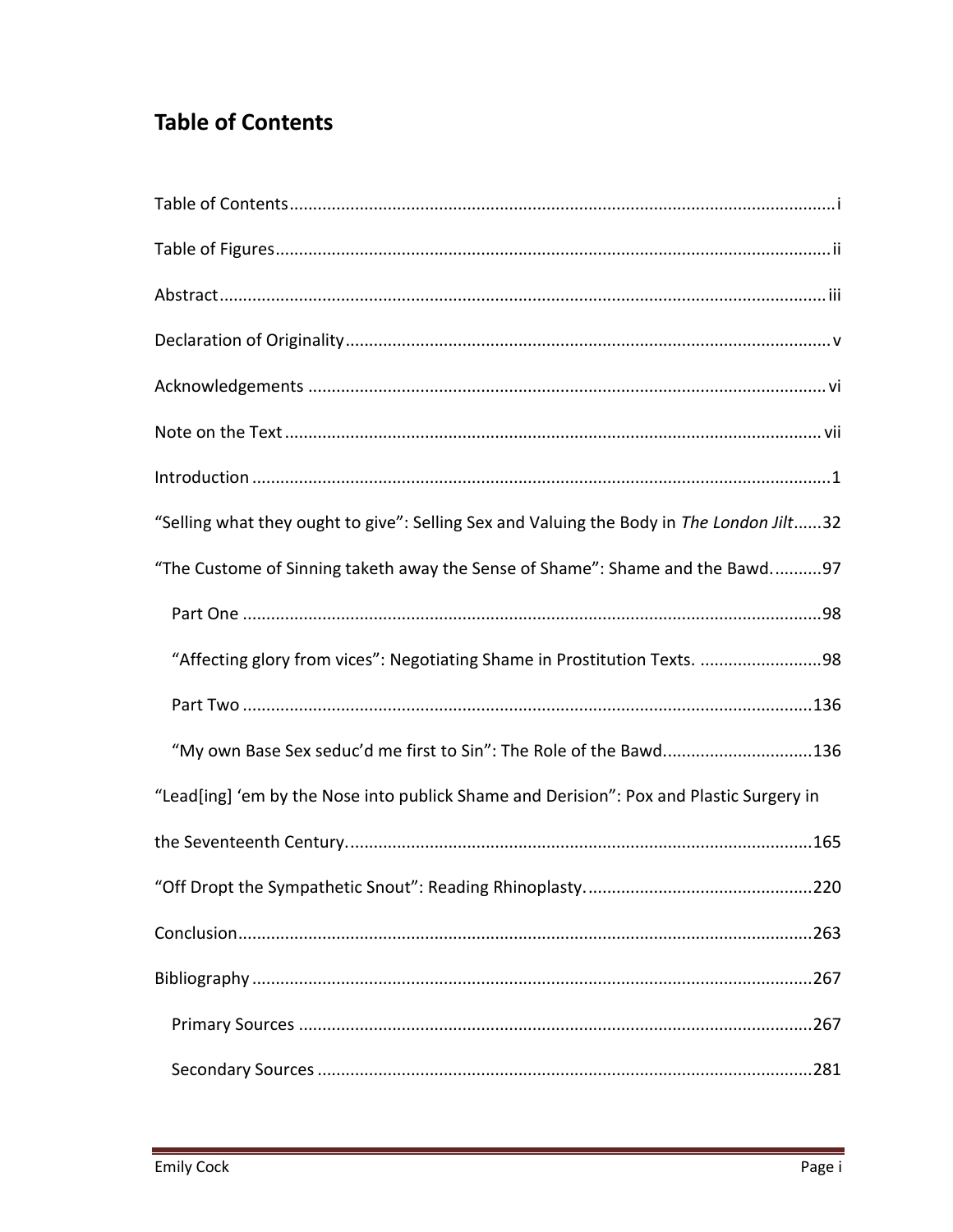## <span id="page-3-0"></span>**Table of Figures**

Figure 1: Henry Bennet, First Earl of Arlington, after Sir Peter Lely (c1665-1670)...............1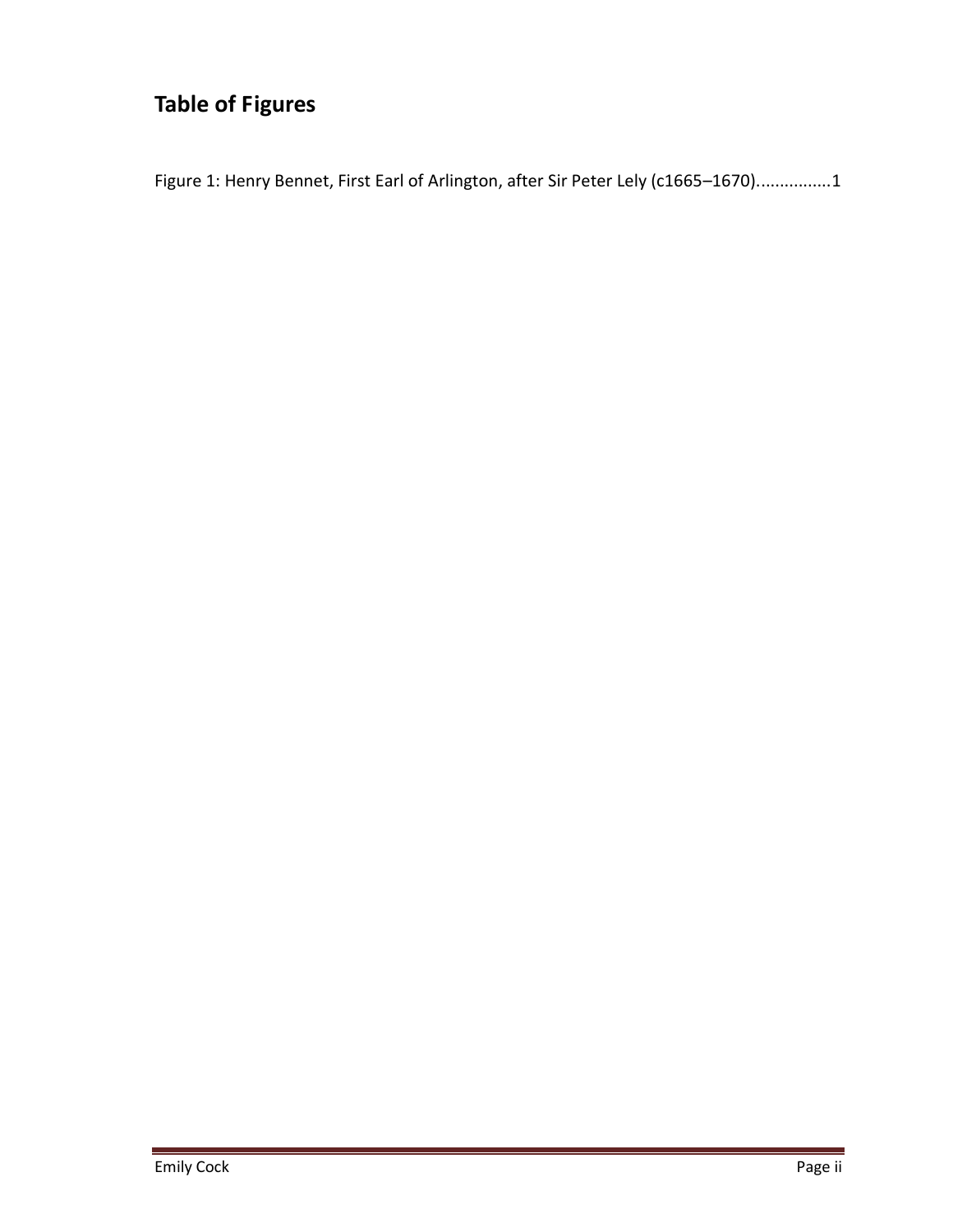#### <span id="page-4-0"></span>**Abstract**

This thesis investigates discourses of shame, sexuality, disease, and the commoditised body in seventeenth-century England. I examine literary and non-literary sources relating to corporal interpretability and the exchange of human flesh in two areas: prostitution and plastic surgery. I consider the relationship between these exchanges and the individual's access to social capital, and explicitly examine the role of shame in facilitating or hindering the trades. Through close readings of fictional and archival prostitution texts (especially *The London Jilt*), I examine representations of sexual and other bodily exchanges as fraught commodity transactions. In conjunction with this, I consider in detail the transplantation of purchased flesh allegedly involved in rhinoplasty, which also posited a shameful commodification of the body. The reconstruction of the nose was most prominently detailed by the Bolognese surgeon Gaspare Tagliacozzi in *De curtorum chirurgia per insitionem* (Venice: 1597), and he became synonymous with the highly controversial operation. Histories of plastic surgery currently state that after Tagliacozzi's death in 1599, his procedure disappeared from medical knowledge. I demonstrate that this was simply not the case, and provide a thorough book history of an English translation of *De curtorum chirurgia* that was published in London in 1687 and 1696. In order to account for rhinoplasty's stigmatization, I examine its association with syphilis and the shame associated with that disease, and the manner in which it was thought to enable the patient to 'pass' as healthy. I also trace the popular narrative around Tagliacozzi that suggested he would purchase the skin required for his graft from "the brawny part of  $\lceil a \rceil$  porter's bum", and that it would shrivel and die when its donor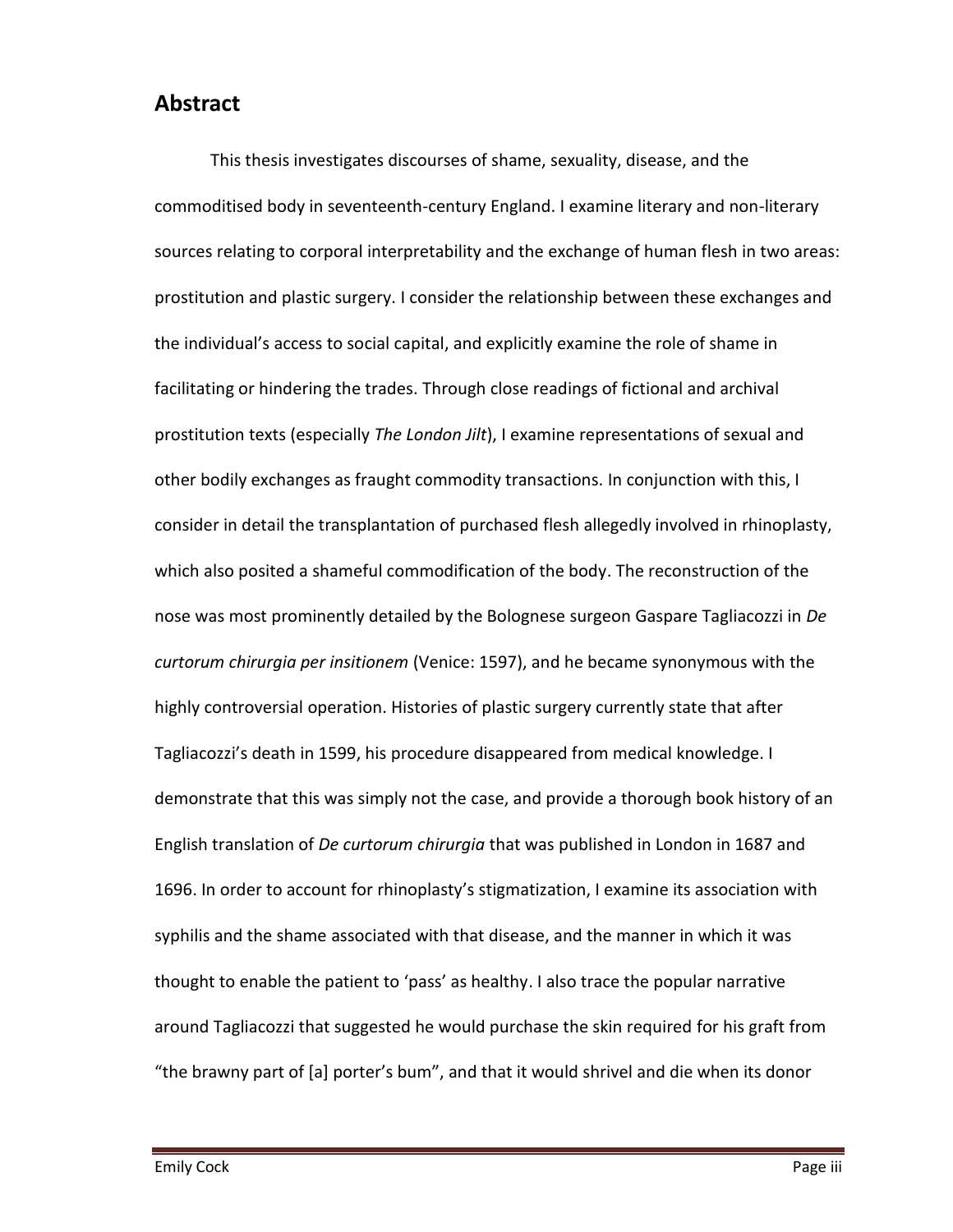did.<sup>1</sup> This discourse provides an as yet unexamined archive through which to understand

early modern England's relationship with the commodification of living human bodies.

 1 Samuel Butler, *Hudibras*, ed. John Wilders and Hugh de Quehen (Oxford: Clarendon Press, 1973), I.i.280.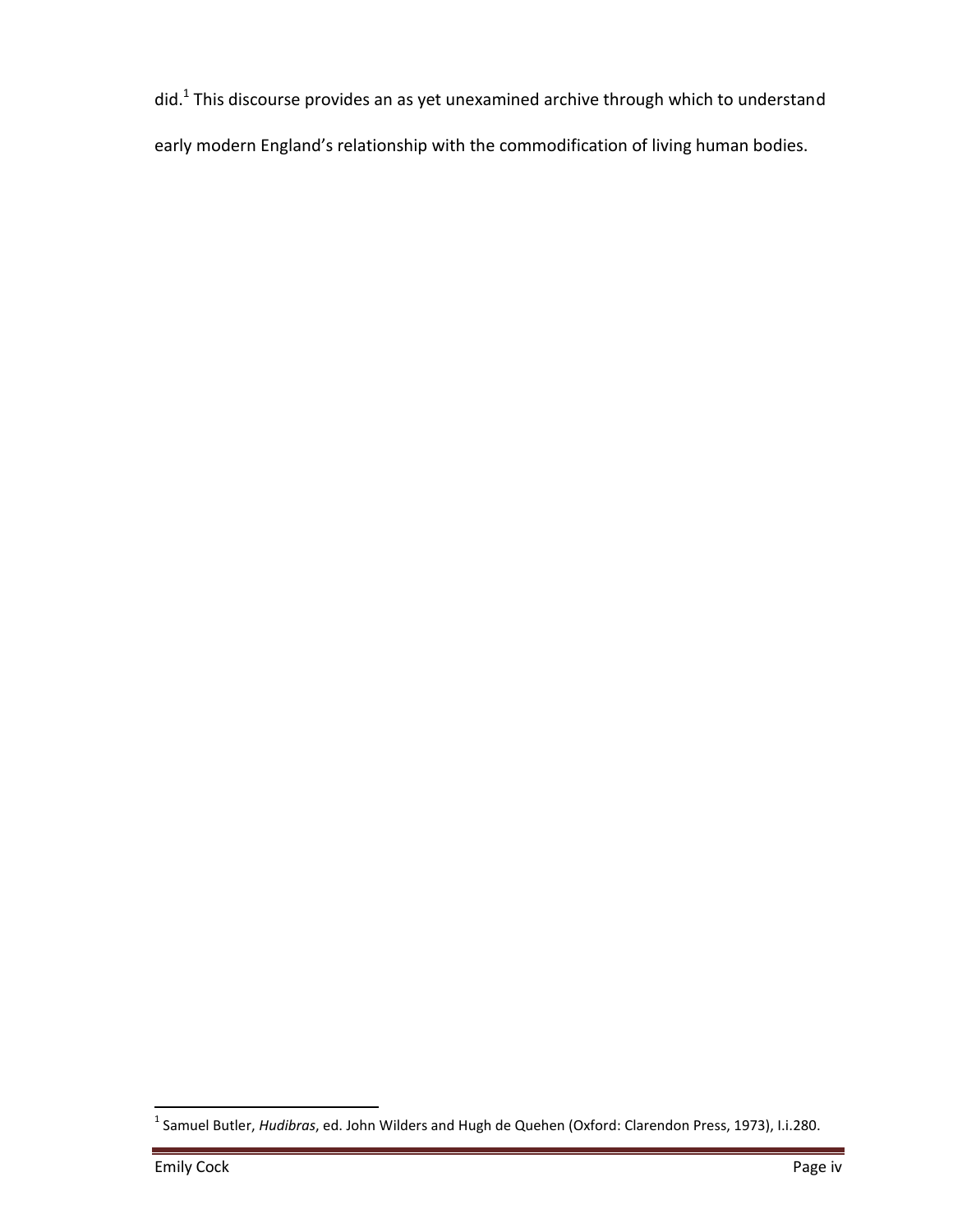#### <span id="page-6-0"></span>**Declaration of Originality**

This work contains no material which has been accepted for the award of any other degree or diploma in any university or other tertiary institution to Emily Cock and, to the best of my knowledge and belief, contains no material previously published or written by another person, except where due reference has been made in the text.

I give consent to this copy of my thesis when deposited in the University Library, being made available for loan and photocopying, subject to the provisions of the Copyright Act 1968.

The author acknowledges that copyright of published works contained within this thesis (as listed below) resides with the copyright holder(s) of those works.

I also give permission for the digital version of my thesis to be made available on the web, via the University's digital research repository, the Library catalogue, and also through web search engines, unless permission has been granted by the University to restrict access for a period of time.

A version of Chapter Two, Part One appears as 'Affecting glory from vices: Negotiating Shame in Prostitution Texts, 1660–1750', in *Performing Emotions*, ed. Philippa Maddern and Joanne McEwan (Turnhout: Brepols, forthcoming).

Emily Cock

March 2013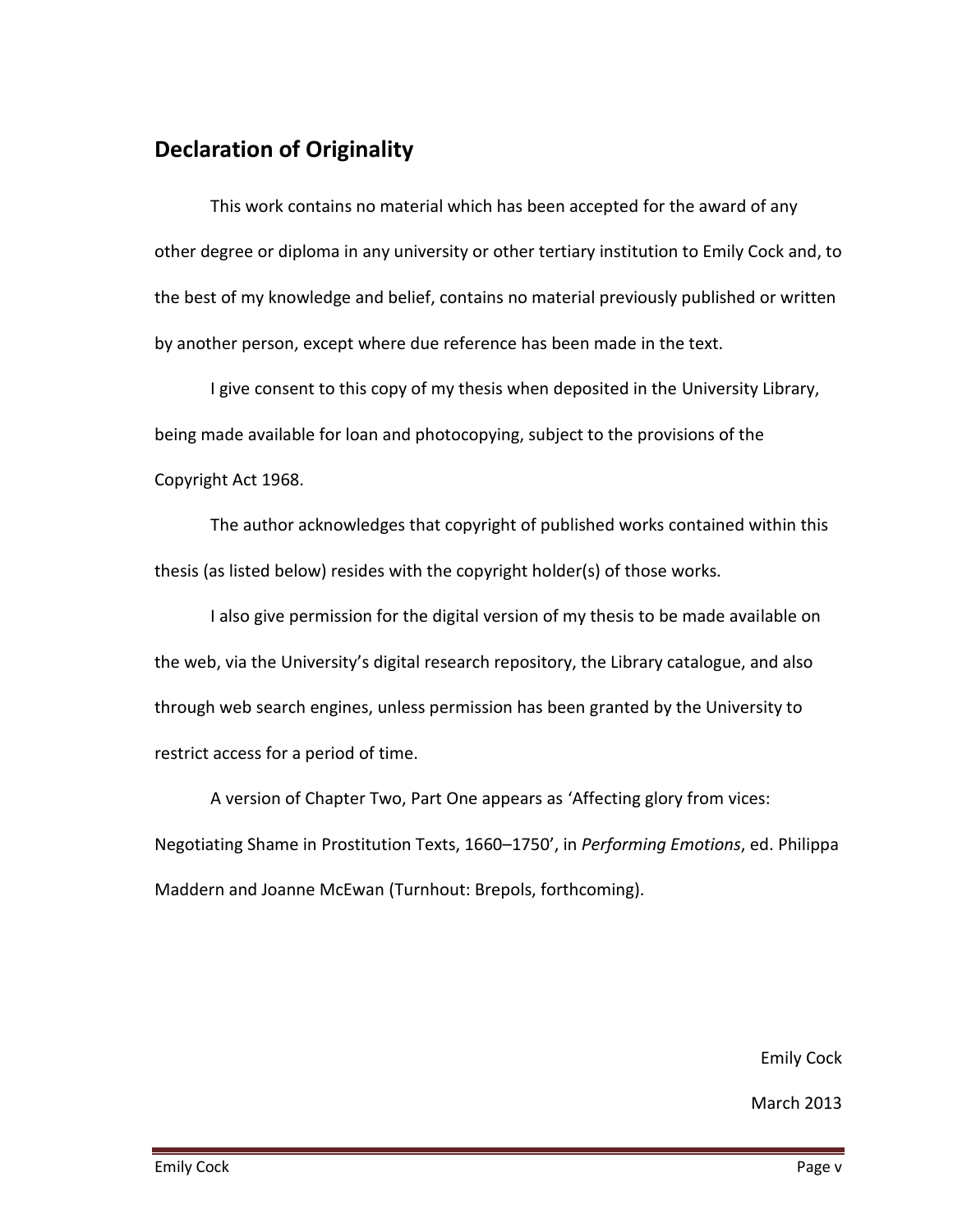#### <span id="page-7-0"></span>**Acknowledgements**

I can only offer my very sincere thanks to my supervisors, Dr Heather Kerr and Dr Lucy Potter, for their invaluable support, guidance and advice in all aspects of this project.

I would like to thank the staff of the Barr Smith Library at the University of Adelaide for their ongoing assistance, and the special collections staff at the Universities of Aberdeen, Glasgow, and Edinburgh, and the British and Wellcome Libraries. I am also grateful to the internship program at Brepols Publishers for facilitating my archival research.

The thesis is given with love to my parents, who have always provided unflinching support: to Dad, who taught me to love stories, and to Mum, who taught me to love books.

My special thanks go to my sister, Kirsty, who has held the main charge of keeping me sane and enduring my 'interesting' discoveries. And to the friends, family, coworkers and fellow postgrads who have borne with my many inappropriately-timed remarks on syphilis, flogging, and prosthetic genitals.